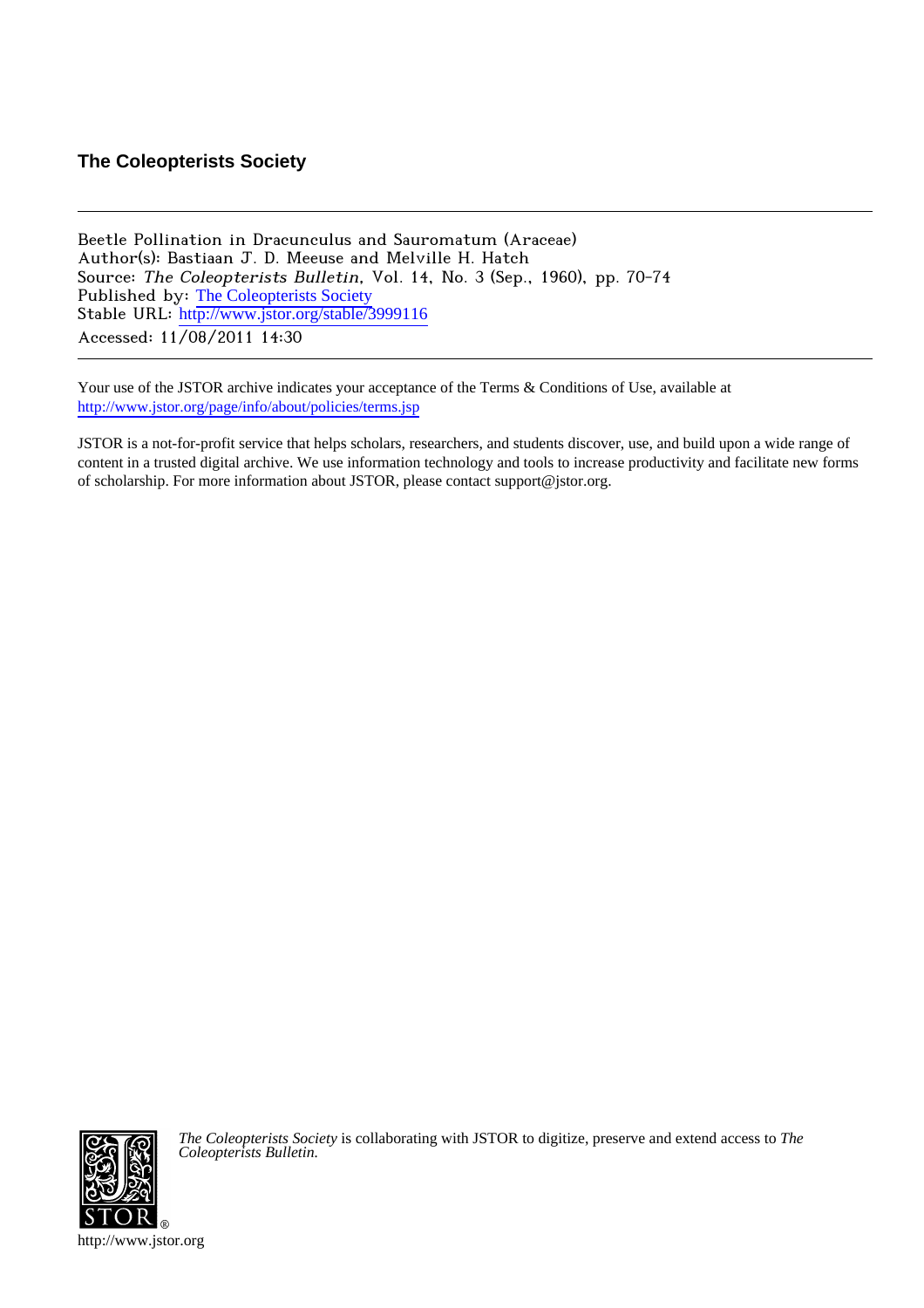#### **LITERATURE CITED**

- JEANNEL, R. 1928. Monographie des Trechinae, morphologie comparée et distribution géographique d'un groupe de Coléoptères: 3<sup>e</sup> partie, les Trechini caverni**coles. L'Abeille (Paris), vol. 35, pp. 1-808.**
- **JEANNEL, R. 1931. R6vision des Trechinae de l'Am6rique du Nord. Biospeologica**  LVI. Archives de Zoologie expérimentale et générale, vol. 71, pp. 403-499.
- **VALENTINE, J. MANSON. 1952. New genera of anophthalmid beetles from Cumber**land caves. Geological Survey of Alabama, Museum Pap. No. 34, pp. 1-41.

# **BEETLE POLLINATION IN DRACUNCULUS AND SAUROMATUM (ARACEAE)**

**By BASTIAAN J. D. MEEUSE and MELVILLE H. HATCH'** 

**The famous Lamarck, in 1777, was the first to draw attention to the development of considerable heat in the inflorescences of certain arum lilies (3). This phenomenon, which can lead to a difference in temperature**  with the environment of about 20° C, is accompanied by the production **of a pronounced odor, different from species to species but usually carrionlike. A truly classical demonstration of its biological significance was given**  in 1926 by Knoll (1). For the two European species, Arum maculatum **and Arum italicum, he could show that the odor serves the purpose of attracting large numbers of small insects-mostly Psychodid flies, but also some Staphylinid beetles-which are thereupon trapped in the floral chamber where they are held prisoner for about a day. Since the pistillate or female flowers at the base of the floral column are the first ones to reach maturity, and since some of the visitors may have come from other Arum inflorescences that were in the process of shedding their pollen, the likelihood of cross-pollination is great. The staminate or male flowers, grouped together in the region just above the female flowers, do not shower the captive insects with their pollen until a short time before the moment when certain wilting phenomena make escape from the trap possible. An insect-attracting function of the heat could not be demonstrated; its main (or perhaps even its exclusive) role may well be the volatilization of the odoriferous substances.** 

**Predominant carrion beetle pollination has been described by Van der Pijl (5) for a number of Amorphophallus species, including the giant Amorphophallus titanum, in the East Indies; by Schmucker (4) for Dra-**

**<sup>1</sup> A contribution from the Departments of Botany and Zoology at the University of Washington. The beetle identifications are by M. H. H.; the collections and observavations and the writing of the paper are by B. J. D. M.**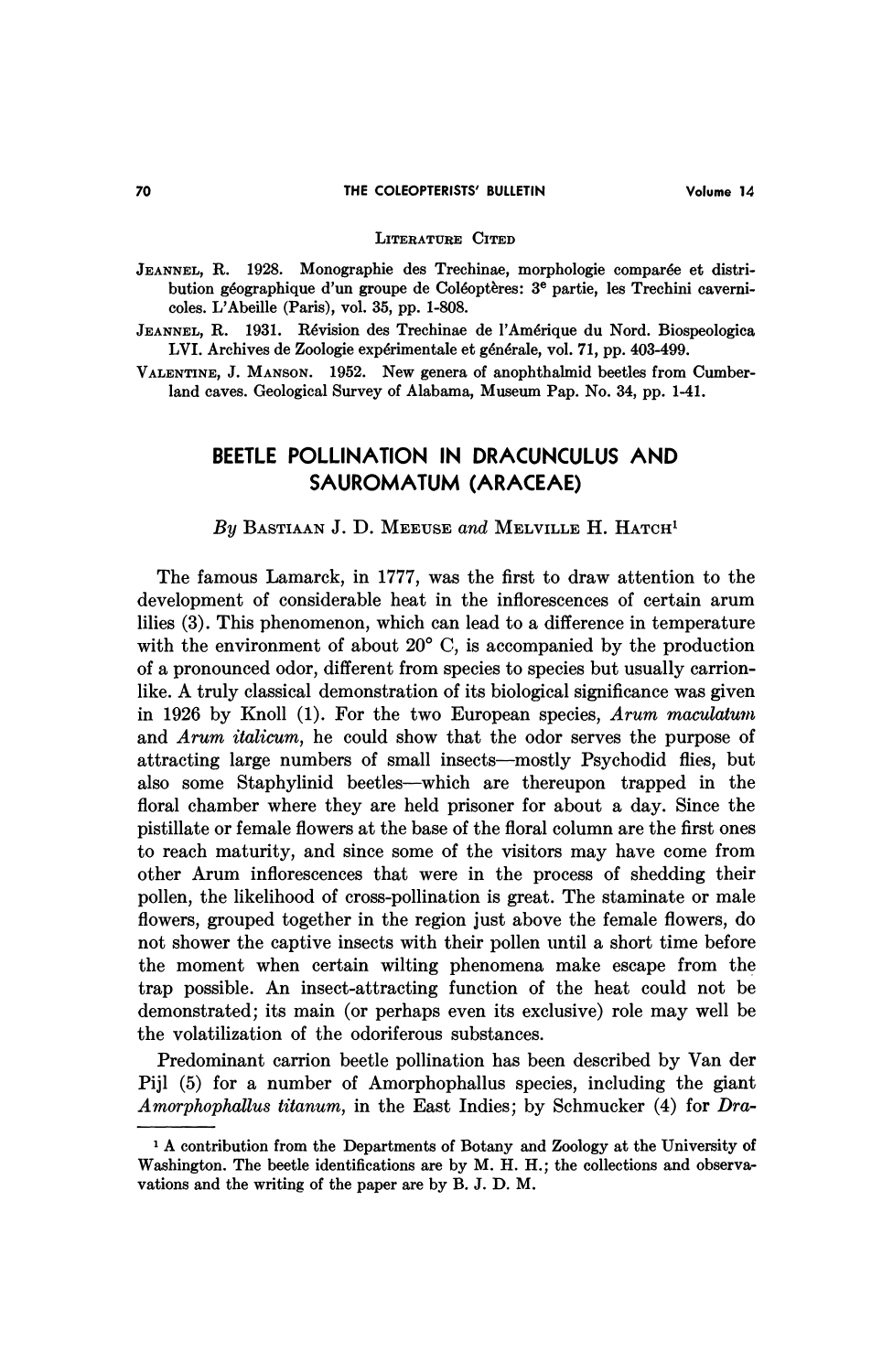**1960 THE COLEOPTERISTS' BULLETIN 71** 

**cunculus creticus on the island of Crete; and finally by Kullenberg (2) for Arum dioscoridis in Lebanon. In many regions of the United States, an excellent opportunity to observe beetle pollination is provided by the circumstance that the so-called dragon lily, black calla, or black lily of the Nile, Dracunculus vulgaris Schott, is a popular garden plant. In spite of the fact that it stems from the northern Mediterranean region (Portugal to western Asia Minor), it is very successful in Seattle, where its inflorefeences will as a rule begin to unfold around the middle of June. Although these blooms are on the average about two feet tall, they occasionally grow to a height of three feet. The inside of the "spathe" is of a very deep purple color, while the sterile part of the central column (the so-called appendix) has the dark and glossy appearance of black cherries. It is this appendix which is responsible for the smell, produced in the morning hours of the opening day and strongly reminiscent of long dead-half dried fish. More specifically, there is a resemblance between the odor of Dracunculus and that of pedah, a fish product used on a large scale for human consumption in the East Indies and Siam (Van Veen 7). Although carrion and dung flies such as Calliphora, Lucilia and Sarcophaga are attracted in a matter of minutes and can be observed buzzing around the fresh inflorescences and sitting on the appendix, where they may even deposit their eggs, they do not as a rule assemble in the floral chamber. Carrion and dung beetles, on the other hand, will accumulate here in large numbers. Thus, in one instance, 162 beetles were obtained from a single Dracunculus inflorescence by cutting it off in the middle of the afternoon of its first flowering day. If the inflorescences are allowed to remain in their natural position overnight, only a few beetles are found in them the next morning. However, the present authors have never consistently followed the change in beetle population with time for one single Dracunculus inflorescence. By the next morning the carrion smell has given way to a very faint aromatic and not completely unpleasant odor, somewhat reminiscent of that produced by certain Papilio caterpillars when they stick out their scent forks. The flowering sequence, ensuring cross pollination, is essentially the same as that described for Arum maculatum and Arum italicum; i.e., the inflorescence is proterogynous, the female flowers are receptive before the male flowers in the same inflorescence begin to shed their pollen.** 

**With one exception (a collection made in the garden of a private home in Seattle) the following observations all pertain to a single collecting site on the campus of the University of Washington behind the new Botany Greenhouse. All but one of the inflorescences here were produced by two large clumps of Dracunculus vulgaris. The inflorescence that formed the exception was brought in from a private garden and left amid the foliage**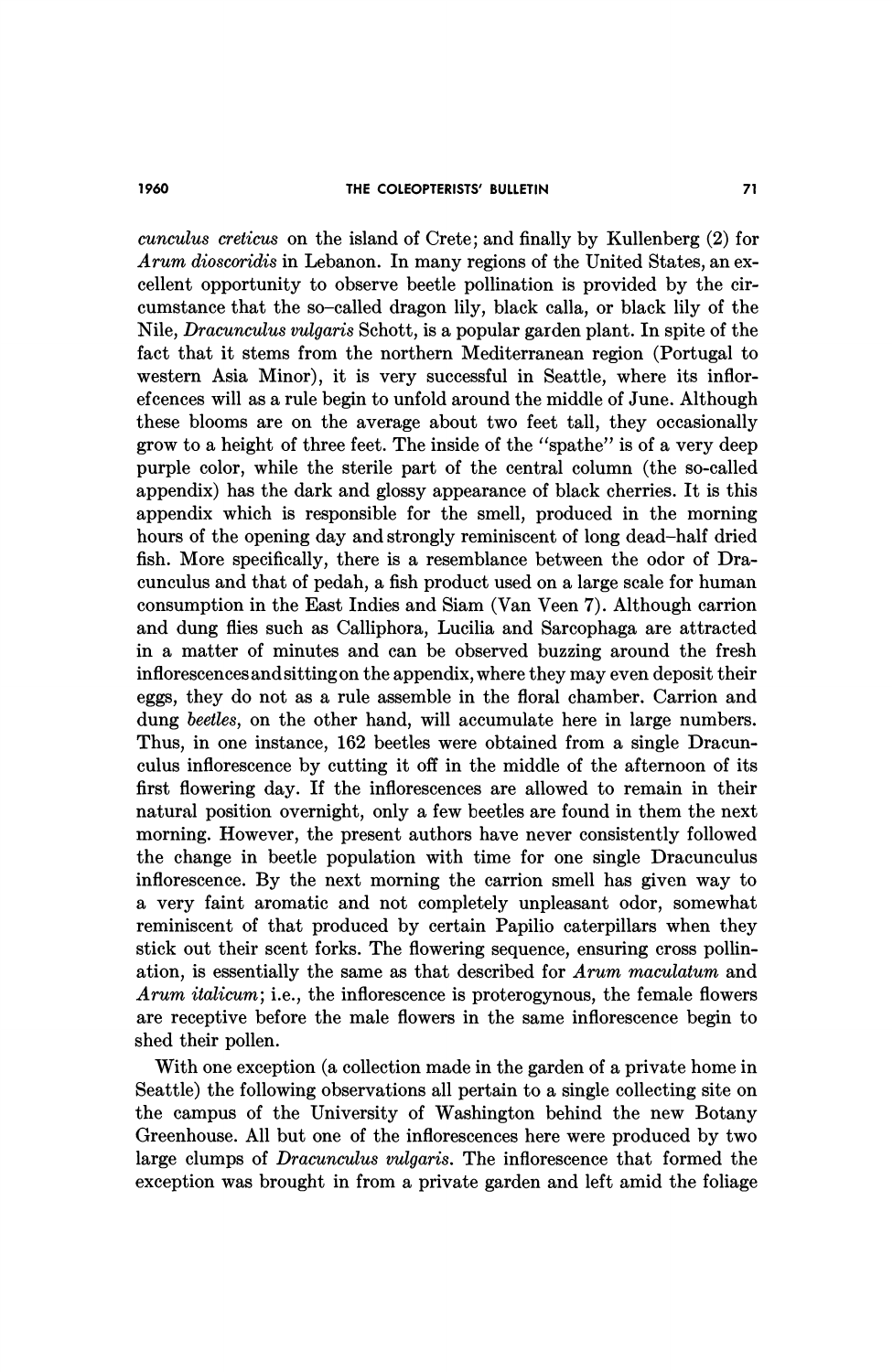**of one of these clumps. Over a period of 7 days (June 18 to 24) 298 beetles were collected, as follows. The number of specimens taken and the normal habitat of each species is indicated in parentheses.** 

**HYDROPHILIDAE: Cercyon pygmaeus Ill. (1, dung).** 

**SILPHIDAE: Silpha lapponica Hbst. (1, carrion)** 

- **STAPHYLINIDAE: Platystethus americanus Er. (4, dung), Aleochara bimaculata L. (1, dung), Aleochara gen. et sp. undet. (1), Philonthus pachycephalus Nord. (2, carrion), Philonthus politus L. (1, carrion).**
- **HISTERIDAE: Saprinus oregonensis J. LeC. (207, carrion), Saprinus**  lugens Er. (57, carrion), Margarinotus umbrosus Csy. (1, carrion).

**DERMESTIDAE: Dermestes frischii Kug. (3, carrion).** 

**NITIDULIDAE: Nitidula carnaria Schall. (13, carrion), Omosita colon L. (4, carrion).** 

**LATHRJDIIDAE: Melanophthalma distinguenda Com. (1, compost). CRYPTOPHAGIDAE: Anchicera ochracea Zimm. (1, compost).** 

**It is not without interest to compare this list with the one given by Schmucker (4) for Dracunculus creticus, a plant usually considered to be just a variety of Dracunculus vulgaris. With four exceptions the species reported are normally found on carrion and dung. The two Mycetoporus spp. occur in moist moss, among fallen leaves, under stones, etc. The species of Carpophilus occur under bark, at sap, and in warehouses.** 

**Malthodes is found on vegetation.** 

**HYDROPHILIDAE: Cercyon haemorrhoidalis F.** 

**STAPHYLINIDAE: Oxytelus complanatus Er. (22), 0. sculpturatus**  Grav. (5), O. *inustus Grav.* (2). *Mycetoporus reichei Pand.* (7), *M*. **piceolus Rey (1), Aleochara sp. (1), Atheta sp. (1), Philonthus sordidus Grav. (1), P. longicornis Steph. (1), Xantholinus rufipennis Er. (1).** 

**HISTERIDAE: Saprinus semistriatus Scriba (1), Saprinus sp. (1).** 

**CANTHARIDAE: Malthodes sp. (1).** 

**DERMESTIDAE: Dermestes frischii Kugel. (9).** 

**NITIDULIDAE: Carpophilus immaculatus Luc. (1).** 

**It can be seen that some of the genera and one of the species observed on the island of Crete and in Seattle are the same. Moreover, a second species, Cercyon haemorrhoidalis F., is likewise recorded below from the inflorescence of Sauromatum guttatum in Seattle.** 

From the Lebanese arum lily, *Arum dioscoridis*, Kullenberg (2) has **reported the following beetles, most of which are likewise normally found on dung or carrion.** 

## **HYDROPHILIDAE:** Cercyon haemorrhoidalis F. var. discoidalis J. **Sahlb.**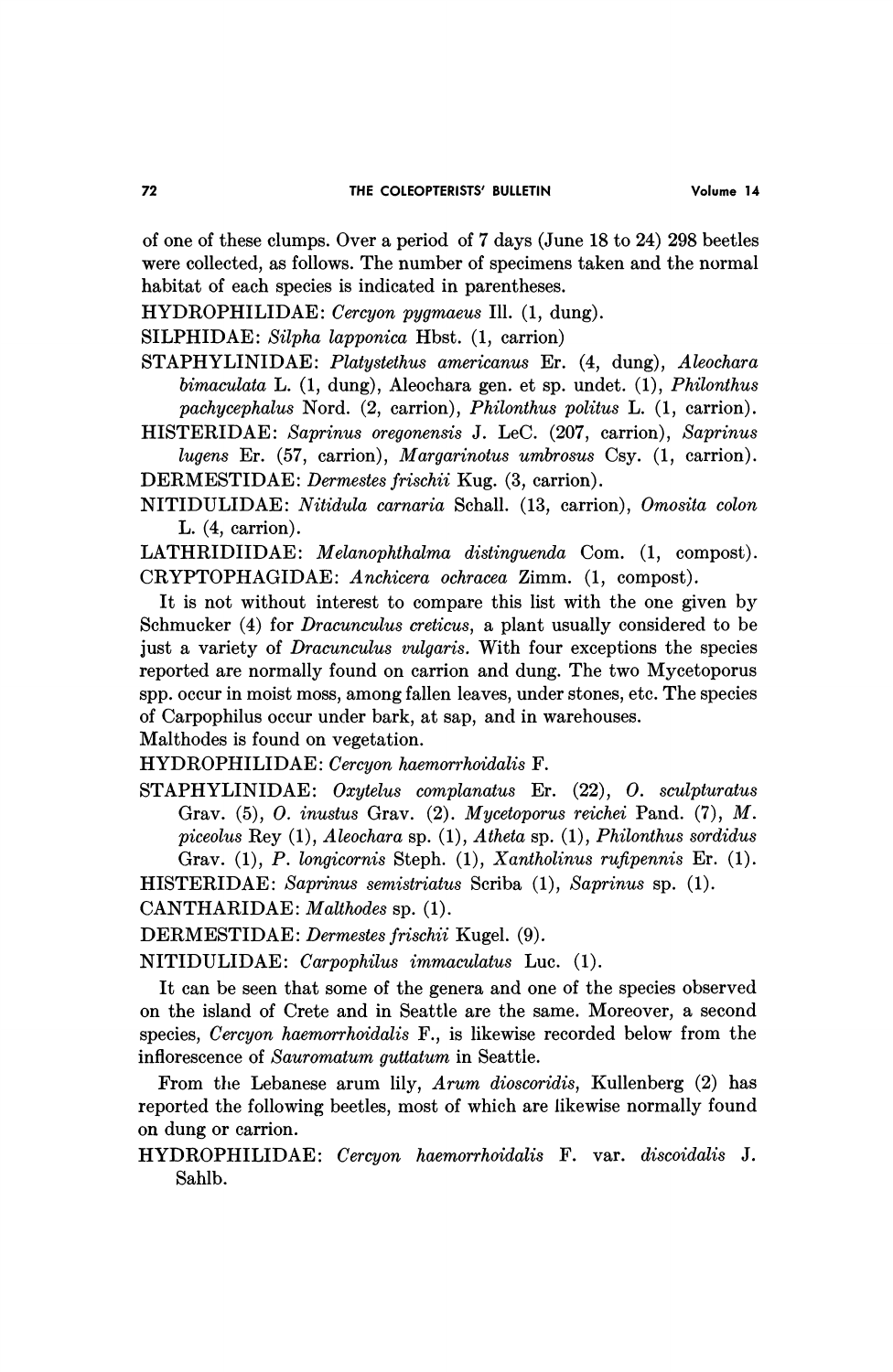#### **1960 THE COLEOPTERISTS' BULLETIN 73**

**STAPHYLINIDAE: Oxytelus sculpturatus Grav., Philonthus intermedius Boisd.** 

**SCARABAEIDAE: Onthophagus ovatus L., 0. ? sellatus Ki., Aphodius signifer Muls. & Rey, Oxyomus silvestris Scop.** 

**These Coleoptera were accompanied by the dung flies (Diptera) Scatophaga stercoraria L. and S. maculipes Zett.** 

**From the above it is clear that access to Arum lilies such as Dracunculus and Arum dioscoridis makes it possible for the beetle collector to obtain large numbers of certain carrion and dung beetles in a most elegant and painless way. It is one of the purposes of the present paper to draw attention to this fact and to enlist the cooperation of coleopterists in the study of Arum lilies. The scientific value of lists of beetles visiting these flowers obviously transcends their taxonomic significance. A comparative**  analysis of the "visitor spectrum" for species differing in odor will un**doubtedly lead to more precise information on the exact ecological niche which each species of carrion or dung beetle occupies. Ideally, a complete chemical analysis of the odoriferous substances should be carried out for each species of Arum lily involved, and eventually this may lead to attempts to attract the beetles with well defined mixtures of the pure chemicals. This is an ambitious and optimistic program, in which, however, the human nose, fallible though it is, may give some guidance. Thus, there is at least a chance that the similaritv in smell between the appendix of Dracunculus and the fish product, pedah, is not fortuitous but is due to the presence of the same chemical substances. A partial analysis of the pedah odor has been carried out (Van Veen 1941). On the basis of this, one or more of the following substances may be expected to be produced by the Dracunculus appendix: ammonia, trimethylamine, other methylamines, volatile fatty acids, methylnonylketone, butylaldehyde, some highly unsaturated aldehydes, and traces of sulfur compounds.** 

**The present authors were fortunate in having available a number of inflorescences of Sauromatum guttatum Schott, a native of northwest India and Pakistan, producing a smell which, although carrion-like, is decidedly different in character from that of Dracunculus. Just as in Dracunculus, the odor in Sauromatum is developed in the morning hours. The inflorescences were exposed to insects in the same locality as the Dracunculus. Unfortunately, they appeared later than the Dracunculus blooms, so that in only one case simultaneous exposure of the two types could be practiced. Yet it is believed that the observed difference in the visitor-spectrum between Dracunculus and Sauromatum is significant. The latter accumulates flies along with beetles in the floral chamber. In the greenhouse, where one of us (B.J.D.M.) has made observations on hun-**